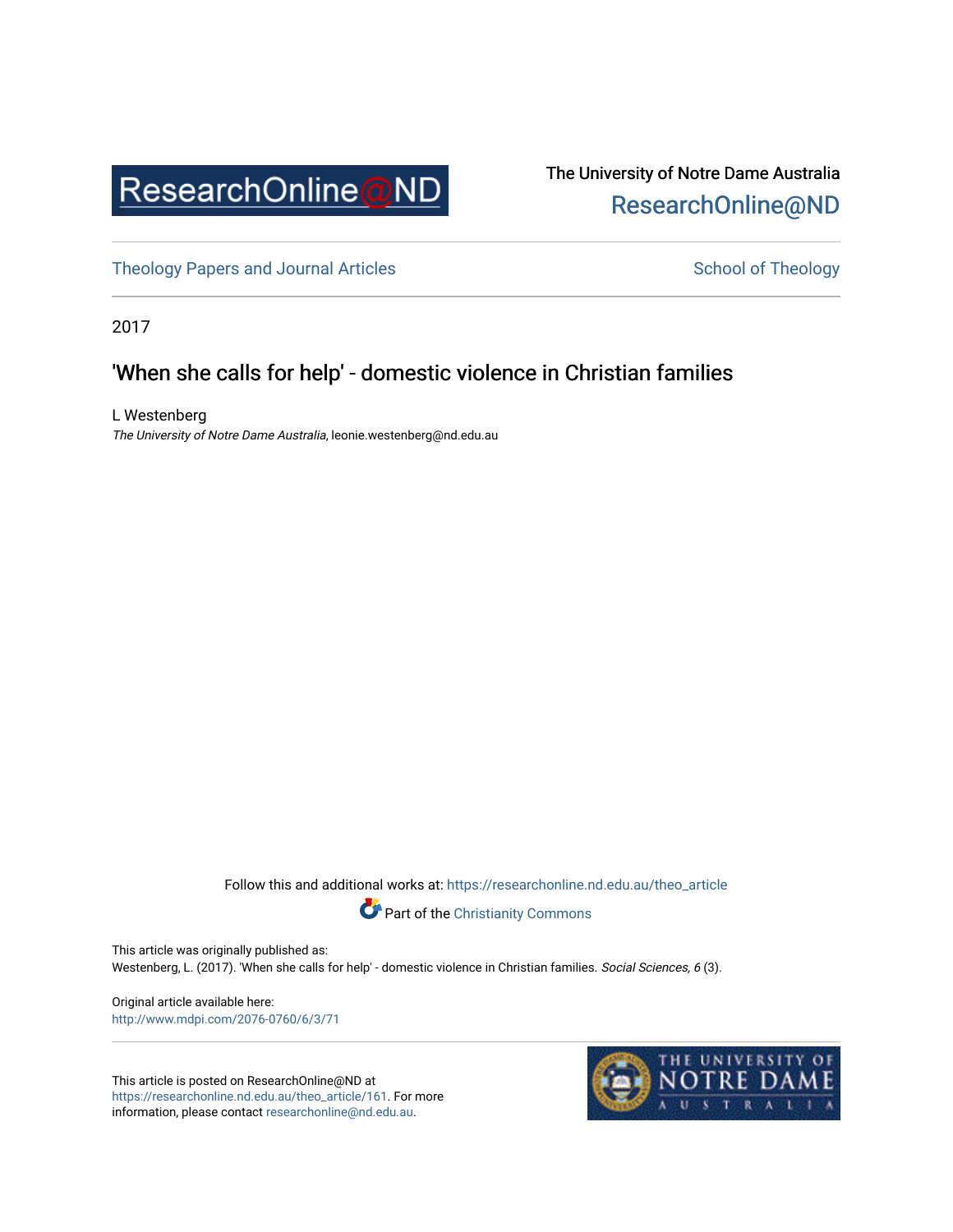This is an Open Access article distributed in accordance with the Creative Commons Attribution 4.0 International license (CC BY 4.0), which permits unrestricted use, distribution, and reproduction in any medium, provided the original author and source are credited. See[: https://creativecommons.org/licenses/by/4.0/](https://creativecommons.org/licenses/by/4.0/) 

This article originally published in *Social Sciences* available at: [http://www.mdpi.com/2076-](http://www.mdpi.com/2076-0760/6/3/71) [0760/6/3/71](http://www.mdpi.com/2076-0760/6/3/71) 

Westenberg, L. (2017) 'When She Calls for Help' – Domestic violence in Christian families. *Social Sciences, 6*(3), 71. doi: [10.3390/socsci6030071](http://dx.doi.org/10.3390/socsci6030071)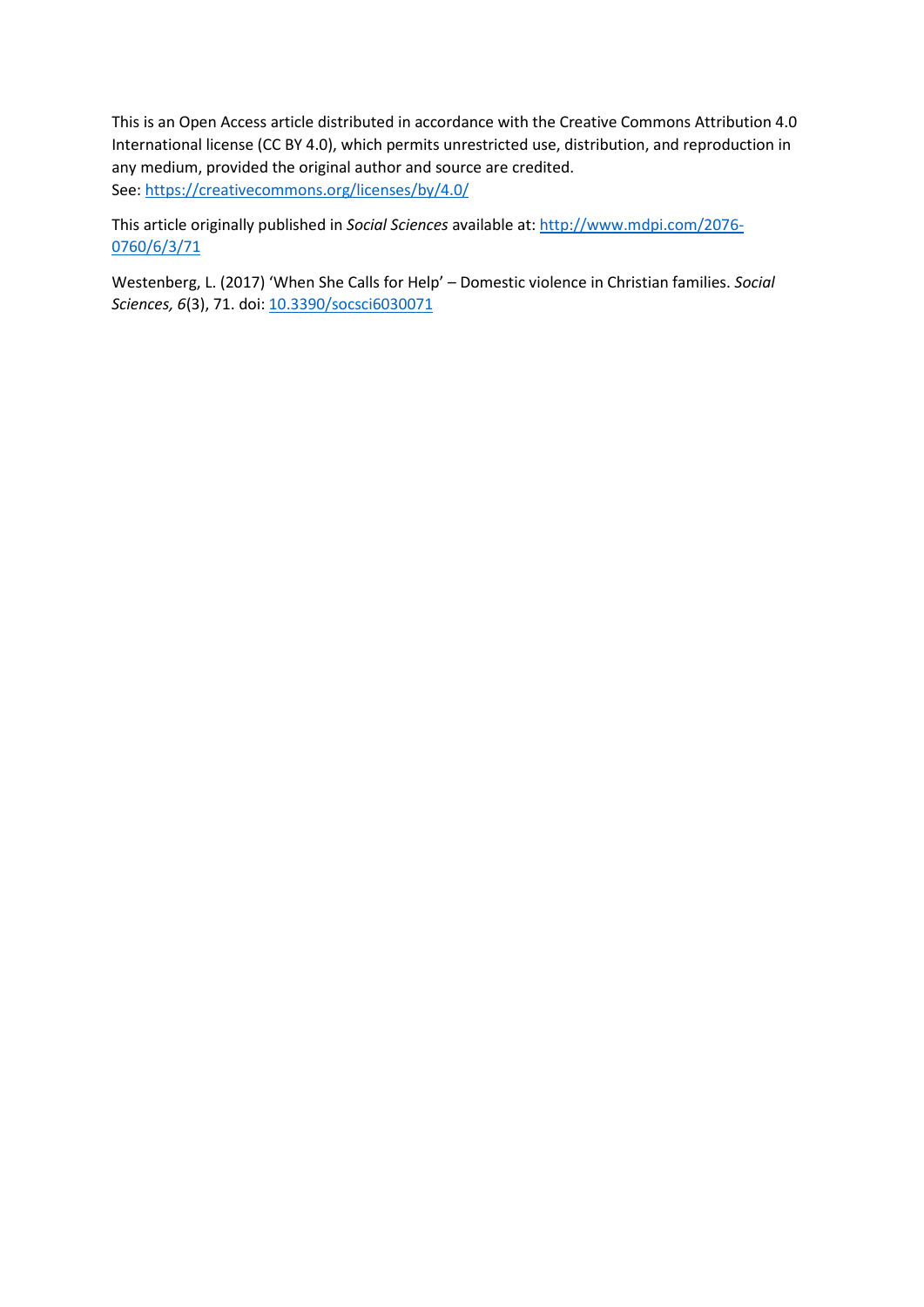



# *Article* **'When She Calls for Help'—Domestic Violence in Christian Families**

# **Leonie Westenberg**

School of Philosophy and Theology, University of Notre Dame Australia, Sydney 2007, Australia; leonie.westenberg@nd.edu.au; Tel.: +61-02-8204-4139

Received: 19 May 2017; Accepted: 3 July 2017; Published: 7 July 2017

**Abstract:** Violence in relationships is a common experience for a significant number of women. VicHealth (Australia) has noted that one of the underlying and contributing factors towards violence against women is their environment, citing 'faith-based institutions' such as churches as one such environment for many women. Indeed, international research shows that the language of religion is often used by women to explain abuse. Additionally, abused Christian women are more likely to remain in or return to unsafe relationships, citing religious beliefs to support avoidance of 'family break-ups' despite abuse. In contrast, however, churches can address domestic violence within a context of care, with emphasis on a theology of biblical equality. This paper examines how domestic violence may be supported by Christian language and belief, and suggests an 'alternate theology' concerning religious language in concepts of gender roles, sacrifice, submission, and suffering. It reviews current research on the connection between Christian religious language and domestic violence against women, to highlight the Christian church's role as a contributing factor to such abuse. Finally, the paper makes some suggestions on how religious language can, in contrast to perpetuating abuse through norms, sever the connections between domestic violence and religious language.

**Keywords:** domestic violence; religion; families; women; abuse; theology; language

### **1. Introduction**

Violence in relationships is a common experience for a significant number of women. To use an Australian statistic as an example, the [Australian Bureau of Statistics](#page-10-0) [\(2006\)](#page-10-0) reports that one in three women have experienced physical violence in relationships, with women being five times more likely than men to require medical attention or hospitalisation due to intimate partner violence. The United Nations defines violence against women as "any act of gender-based violence that results in, or is likely to result in, physical, sexual or mental harm or suffering to women, including threats of such acts, coercion or arbitrary deprivation of liberty, whether occurring in public or in private life" [\(World Health](#page-11-0) [Organisation 2016\)](#page-11-0). This includes intimate partner violence (IPV), which describes the behaviour of an intimate partner or ex-partner that causes physical, sexual, or psychological harm. Such intimate partner abuse and sexual violence is most often perpetrated by men against women, with a 2013 WHO analysis reflecting the fact that, world-wide, almost one third (30%) of women who have been in a relationship have experienced physical and/or sexual violence from their intimate partner.

As a woman and a theologian, such statistics cause me to ponder the prevalence of domestic violence in Christian, religious families. Does religion have a role in perpetuating domestic violence, or in silencing sufferers of such violence? What is the prevalence of domestic violence in religious, specifically Christian, families? [VicHealth](#page-11-1) [\(2007\)](#page-11-1) notes that one of the underlying and contributing factors towards violence against women is their environment, citing "faith-based institutions" such as churches as one such environment for many women. Robert Wuthnow, in his work on the sociology of religion, writes of religion as representing social norms and cultural understandings that have become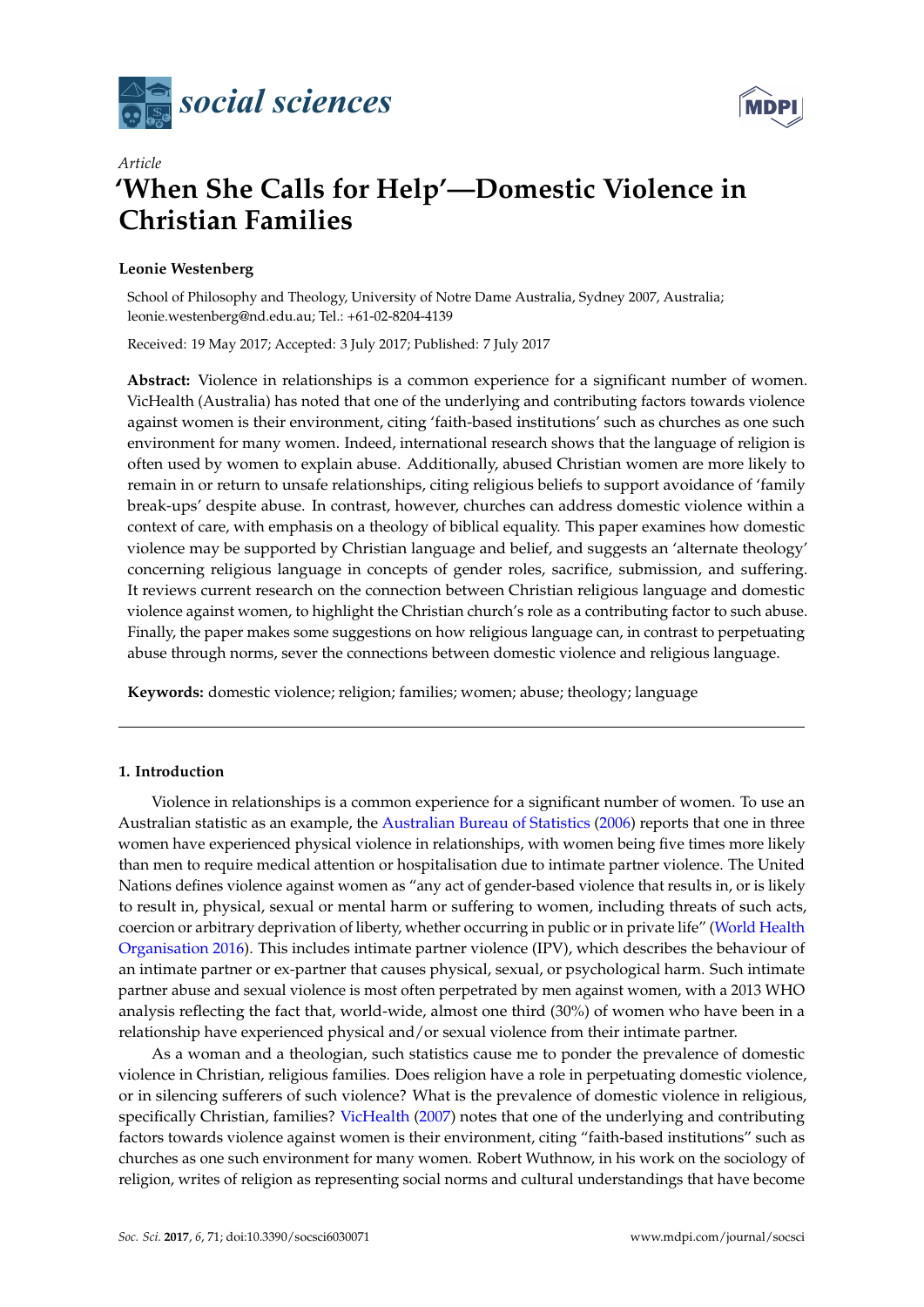embedded in the religion itself, in its practice, language, and structures of power. Such norms and power structures can contribute to individuals' perpetration of domestic violence and to the silencing of those who suffer [\(Wuthnow](#page-11-2) [2004\)](#page-11-2). Research by theologian Rod Buxton demonstrates the contrast that exists in some Christian churches between offering hope for those in need while registering domestic violence as a taboo subject for discussion [\(Buxton](#page-10-1) [2000\)](#page-10-1). Finally, the patriarchal language of Christian religions can be criticised as being conducive to the submission of women and thus acting as a contributing factor to domestic violence in some Christian families [\(McMullin et al.](#page-10-2) [2012\)](#page-10-2).

This paper acknowledges the research on domestic violence in religious, non-Christian families see *A Commentary on Religion and Domestic Violence* by [Fortune et al.](#page-10-3) [\(2010\)](#page-10-3). However, this paper has a focus specifically on domestic violence against women in Christian families, and aims to (a) provide a brief overview of some significant literature concerning domestic violence in Christian families in the Western world; (b) examine how Christian religious language perpetuates domestic violence; and (c) make some suggestions on how religious language can be changed to help sever the connection between Christian religious language and abuse. The focus of this paper is reviewing research on domestic violence in Christian families, to address the role of religious language as a contributory factor in such abuse. The paper thus adds to the discussion concerning the role of Christian churches in the primary prevention of domestic abuse.

# **2. Brief Overview of Literature Concerning Domestic Violence in Christian Families in the Western World**

Carol Winkelmann portrays the experience of abused women in her book *The Language of Battered Women: A Rhetorical Analysis of Personal Theologies* [\(Winkelmann](#page-11-3) [2004\)](#page-11-3). Winkelmann spent nine years with women in refuges or shelters, discussing individual experiences and personal understanding of theology stemming from their participation in Christian churches. Her research highlights the fact that the language of religion is often used by women to explain abuse. The women in Winkelmann's research used religious imagery to discuss suffering and evil, for example. While such language often assists the women in recovery of abuse, many of the women themselves noted that their local churches also offered strong support for a convention of patriarchal marriage and the attendant abuse that was suffered by the women in such marriages. Indeed, several women talked of their previous acceptance of abuse with use of religious language that implied submission and, as one writer described, the notion that such suffering and violence was "their lot" in life [\(McMullin et al.](#page-10-2) [2012\)](#page-10-2).

Additionally, abused Christian women are more likely to remain in or return to unsafe relationships, citing religious beliefs to support such decisions. Christian women who suffer domestic violence display a tendency to use Christian symbolism and religious language to explain or tolerate abuse, and to remain in or return to marriages that contain domestic violence [\(Nason-Clark](#page-10-4) [2009\)](#page-10-4). What, though, is the prevalence of intimate partner domestic violence in Christian families? Katrina Kelmendi argues that research on domestic violence was not undertaken until the 1960s because of cultural norms that refused to consider it a problem with consequences [\(Kelmendi](#page-10-5) [2013\)](#page-10-5). Furthermore, research on intimate partner domestic violence in the general population has been critiqued as providing a less than accurate picture of the experience of abuse due to operational definitions of violence, risk factors associated with methodology, and similar concerns [\(Knickmeyer et al.](#page-10-6) [2016\)](#page-10-6). This failure to provide an accurate picture of IPV is relevant particularly to research on Christian families. For example, [Knickmeyer et al.](#page-10-6) [\(2016\)](#page-10-6) describe the failure of studies on religious affiliation and domestic violence in Canada and the US to identify the role of patriarchy in IPV, focusing instead solely on denominational relationships, if any. However, qualitative research (see, for example, research by [Knickmeyer et al.](#page-10-6) [\(2016\)](#page-10-6) with women from different Christian denominations; data collected by [Levitt and Ware](#page-10-7) [\(2006\)](#page-10-7) in the Memphis, Tennessee area of the US; and [Nason-Clark](#page-10-4) [\(2009\)](#page-10-4) in Atlantic Canada) supports the findings of a 2006 study by the UK Anglican Bishops' Council that 'incidence of domestic abuse within church...congregations is similar to the rate within the general population.' In other words, the prevalence of domestic violence in Western Christian families correlates with the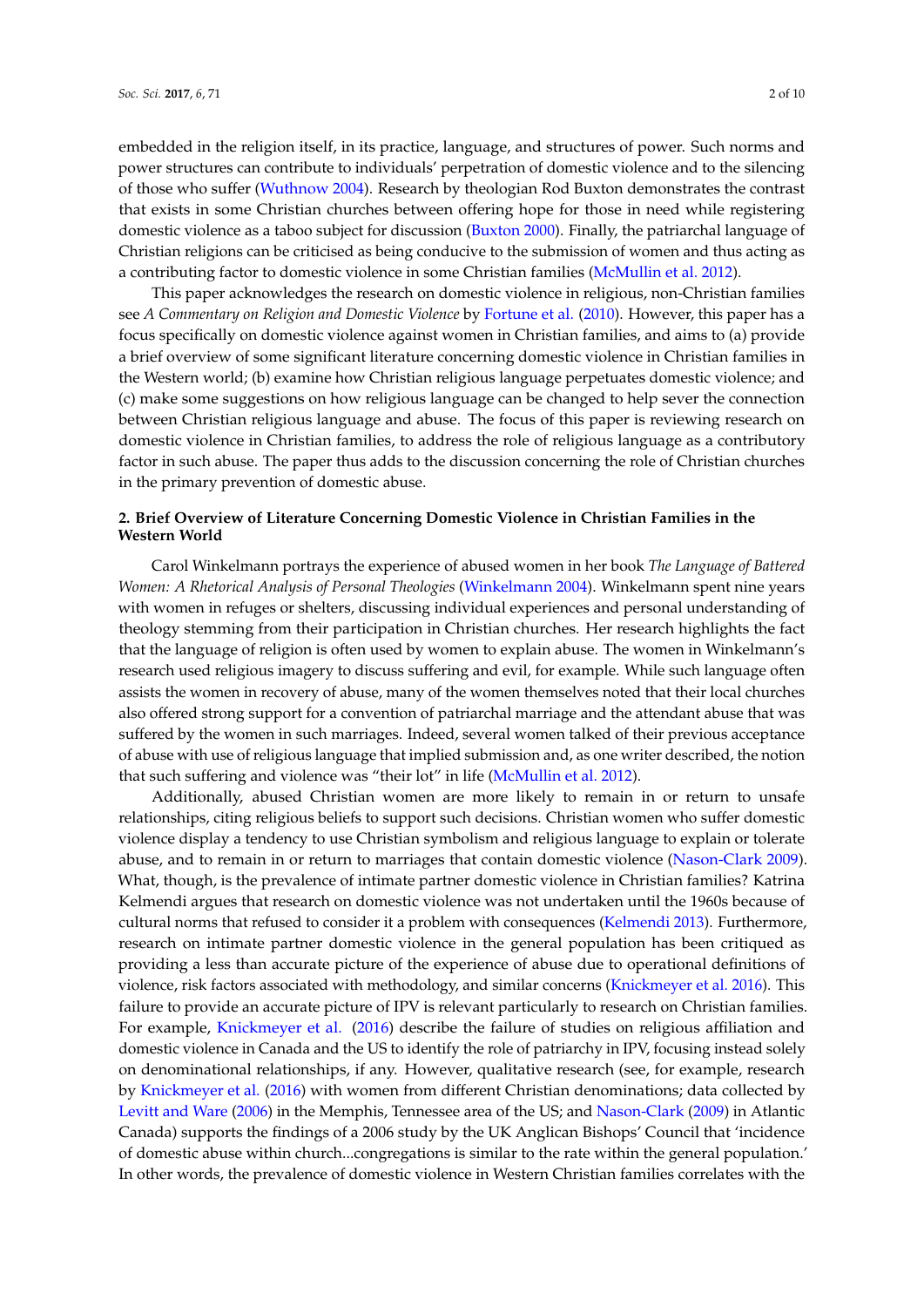prevalence of such violence in the general population. What differs, however, is what has been called the added "vulnerability" of Christian women, who speak of both abuse and marriage in spiritual overtones [\(McMullin et al.](#page-10-2) [2012\)](#page-10-2). Such women use religious language to describe why they remain in or return to relationships that involve domestic violence, citing the undesirability of divorce, the need to love and honour husbands, and the power of forgiveness and prayer to generate change in the abuser. It is the religious language that perpetuates and/or tolerates domestic violence [\(Nason-Clark](#page-10-4) [2009\)](#page-10-4).

Furthermore, feminist scholarship has highlighted the historical role of male power and dominance, especially over women, and how this in many societies has led to an imbalance of power and abuse [\(Watts and Zimmerman](#page-11-4) [2002\)](#page-11-4). Kersti Yllo notes that men often display a "disproportionate" share (and sense) of power in church settings and structures and that this interplay between gender and power in leadership subtly complements notions of inequality which can turn towards perpetration or toleration of abuse [\(Yllo](#page-11-5) [2005,](#page-11-5) p. 19). It is natural to posit that the same tendency exhibited in church structures can reflect and perpetuate an imbalance of power. For example, the recent Royal Commission into sex abuse in the Catholic Church in Australia noted that a hierarchical structure in the church that, consciously or unconsciously, promotes "the interests" of those in authority in the church and seeks to "protect the privilege and power" can be one of the multitude of factors that lead to abuse or silencing of victims [\(Commonwealth of Australia](#page-10-8) [2017,](#page-10-8) Introduction). One can hypothesise that similar structures in other Christian churches could be a contributory factor to intimate partner violence.

As a means of addressing the issue of domestic violence in Christian families, different Christian denominations within Australia have initiated programmes that foster awareness of the issue coupled with training of pastors, church leaders, and church communities in appropriate responses to women who suffer domestic abuse. The Anglican Diocese of Melbourne, a diocese that encourages women pastors, has promulgated the *Preventing Violence Against Women* document in conjunction with VicHealth, that discusses "whole church" initiatives aimed at the primary prevention of domestic violence (preventing violence before it occurs through awareness and the refusal to tolerate such abuse [\(Bodd](#page-10-9) [2013,](#page-10-9) pp. 5–6)). While the primary prevention of violence involves social and causal change [\(Bodd](#page-10-9) [2013,](#page-10-9) p. 6), the programmes advocated by the Melbourne Anglican Diocese fail to address possible causal issues that relate to theological language concerning marriage. The programmes instead choose to focus on factors that may indicate the presence of abuse [\(Bodd](#page-10-9) [2013,](#page-10-9) p. 15). Indeed, some participants from church communities within the programme expressed disbelief that domestic violence occurred in their church families:

"At a staff meeting the issue was raised: is there anyone around the table that's had any sniff of, any hint of  $\dots$  um  $\dots$  abuse be it physical, emotional  $\dots$  [it was decided that] we can point to areas where relationships are under strain but there's no abuse" [\(Bodd](#page-10-9) [2013,](#page-10-9) p. 29).

Similarly, the Catholic Bishops' Council in Victoria (Australia) has produced a pastoral statement on violence against women, and established parish resource kits to instigate awareness of domestic violence in local parishes. These resources state that:

"Our goal must be a society where all people are safe in their home, families, and close relationships;...and where all relationships respect the equality and dignity of each person. This is part of the Gospel vision of love and respect." [\(Catholic Bishops' Council of Victoria\)](#page-10-10).

The document, however, emphasises responses to domestic violence and not an examination of causal factors. While a general mention is made of the need for the church and church communities to "reflect on our own attitudes" towards domestic violence [\(Catholic Bishops' Council of Victoria,](#page-10-10) p. 2) the material does little more than state the need for such reflection. The material, rather, places sole focus on practical measures to help those who have experienced abuse. The document acts as a secondary and tertiary preventative resource against domestic violence. It fails to identify the church's role in the primary prevention of abuse through lack of analysis of possible causal factors in church structure, language, and practice.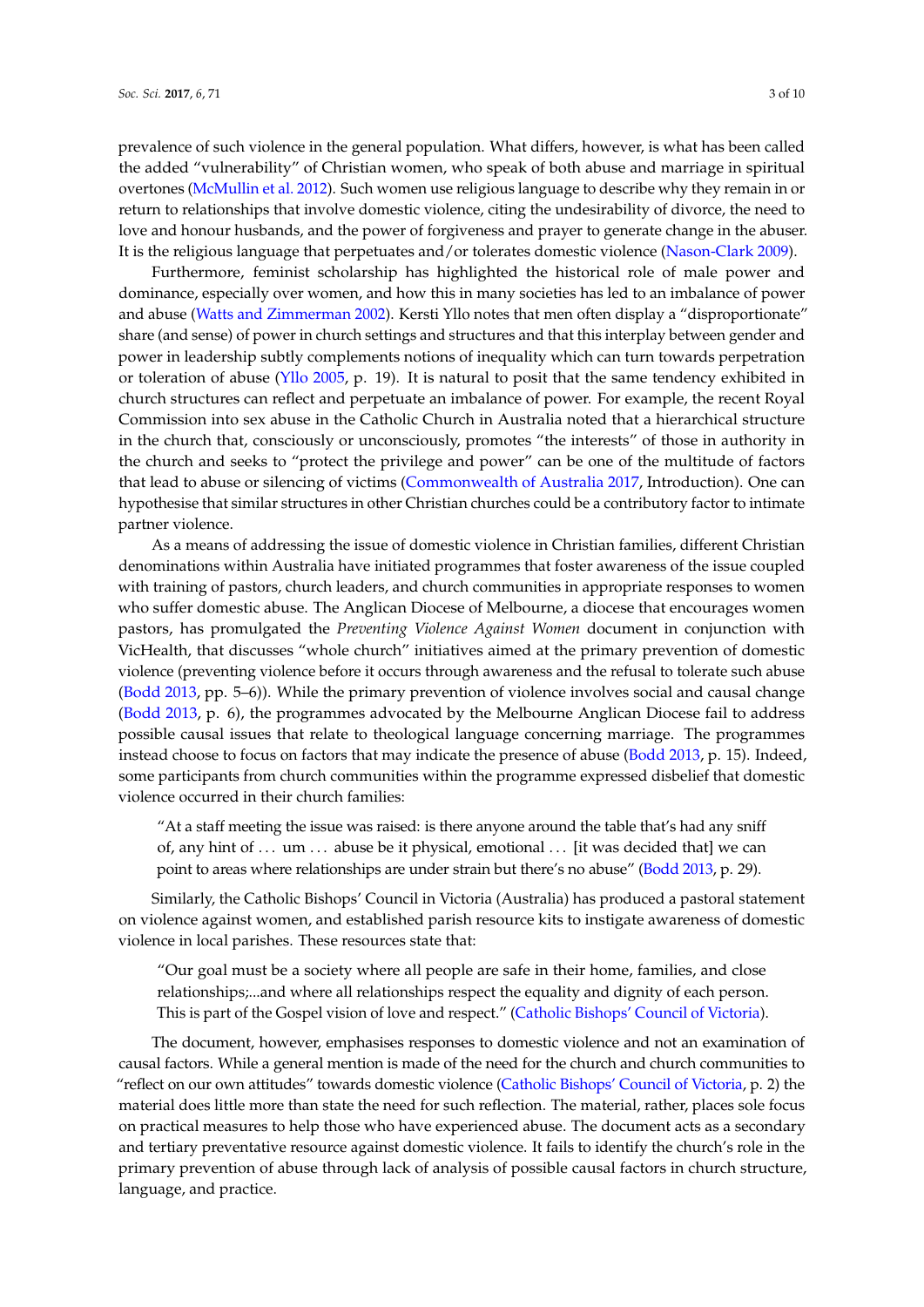In a similar vein, Hillsong church in Australia, associated with evangelicalism and Pentecostalism, has programmes to address issues of domestic violence, with counselling, transition homes, and advocacy resources that state "Bullying and controlling behaviour and violence on any person is never acceptable" [\(Hillsong](#page-10-11) [2017\)](#page-10-11). These materials and practical measures, however, do not examine how the "soft complementarianism" of the church [\(Riches and Jennings](#page-10-12) [2016\)](#page-10-12), in which notions of male headship in the family are supported, may contribute to domestic violence. This is of significance given that research in the U.S. demonstrates that 24% of Christian women who have suffered domestic violence name the use of the language of submission and male leadership in marriage as being cited by their spouse in support of abuse [\(Levitt et al.](#page-10-13) [2008,](#page-10-13) pp. 444–45). Additionally, Christian women in Protestant churches that teach complementarianism in marriage women have also been cited as stating that concepts of wifely submission to husbands as the head of the home contributed to their choices to remain in or return to marriages that exhibited domestic violence [\(Levitt et al.](#page-10-13) [2008,](#page-10-13) p. 446).

Although the theological motivations behind the above-named programmes are sound, exhibiting the virtues of charity and mercy, the documents fail to address the root causes of domestic violence. This paper, on the other hand, articulates the notion that one contributory factor to domestic violence is the role of Christian religious language.

#### **3. How Christian Language Perpetuates Violence**

A cross-denominational study of Christian women who had experienced domestic violence in their marriage found that the women felt compelled to present a facade of the perfect Christian woman and family in local church communities [\(Knickmeyer et al.](#page-10-6) [2016\)](#page-10-6). The need for the facade was often facilitated by the language of Christianity, with overtones of the perfect wife (Proverbs 31) and discussion in women's groups on submitting to their husbands, with women tending to 'close ranks' around the abuser to protect the institution of marriage.

In discussing the Christian religious language that perpetuates domestic violence, one can categorise use of language in several key areas. The first concerns women's submission and male leadership; the second centres on the sanctity of marriage; and the third connects the value of suffering to the virtue of forgiveness. Women in various studies cite language and concepts in each of these categories that were used particularly by their husbands and local pastors to support staying in the marriage regardless of domestic violence.

#### *3.1. Women's Submission and Male Leadership*

While studies have demonstrated that Christian men are no more likely to be abusers than men in the general population and that religious affiliation according to denomination and/or liberal/conservative Christian views does not predict the likelihood of domestic violence [\(Wang et al.](#page-11-6) [2009\)](#page-11-6), there remains the fact that Christian women who have suffered domestic violence cite the use of religious language to accept abuse [\(Knickmeyer et al.](#page-10-6) [2016\)](#page-10-6). For example, one participant in the cross-denominational study described use of religious language to condone abuse:

"And that's something my husband always put in front of me when we were fighting. 'Uh, you Catholic, and you suppose to be at home, and you suppose to have sex, the Bible says you supposed to, uh, do whatever your husband wants in sex.' . . . I was supposed to have as many children as he wanted to" [\(Knickmeyer et al.](#page-10-6) [2016,](#page-10-6) p. 9).

The use of the Bible or church teaching to substantiate abuse is significant for, as Michel Foucault noted, language as discourse structures our knowledge and vision of the world [\(Foucault](#page-10-14) [1972\)](#page-10-14). Religious language, indeed, can structure a vision that either upholds or abhors domestic violence, with [Miles](#page-10-15) [\(1999\)](#page-10-15) arguing that the language of biblical equality in marriage can be employed to assist those suffering domestic violence. In contrast, the assignation of power in Christian religious language, using terms such as headship and male leadership, often leads to men abusing the power that is seemingly bestowed on them in marriage. Investigation of IPV highlights the fact that such violence occurs most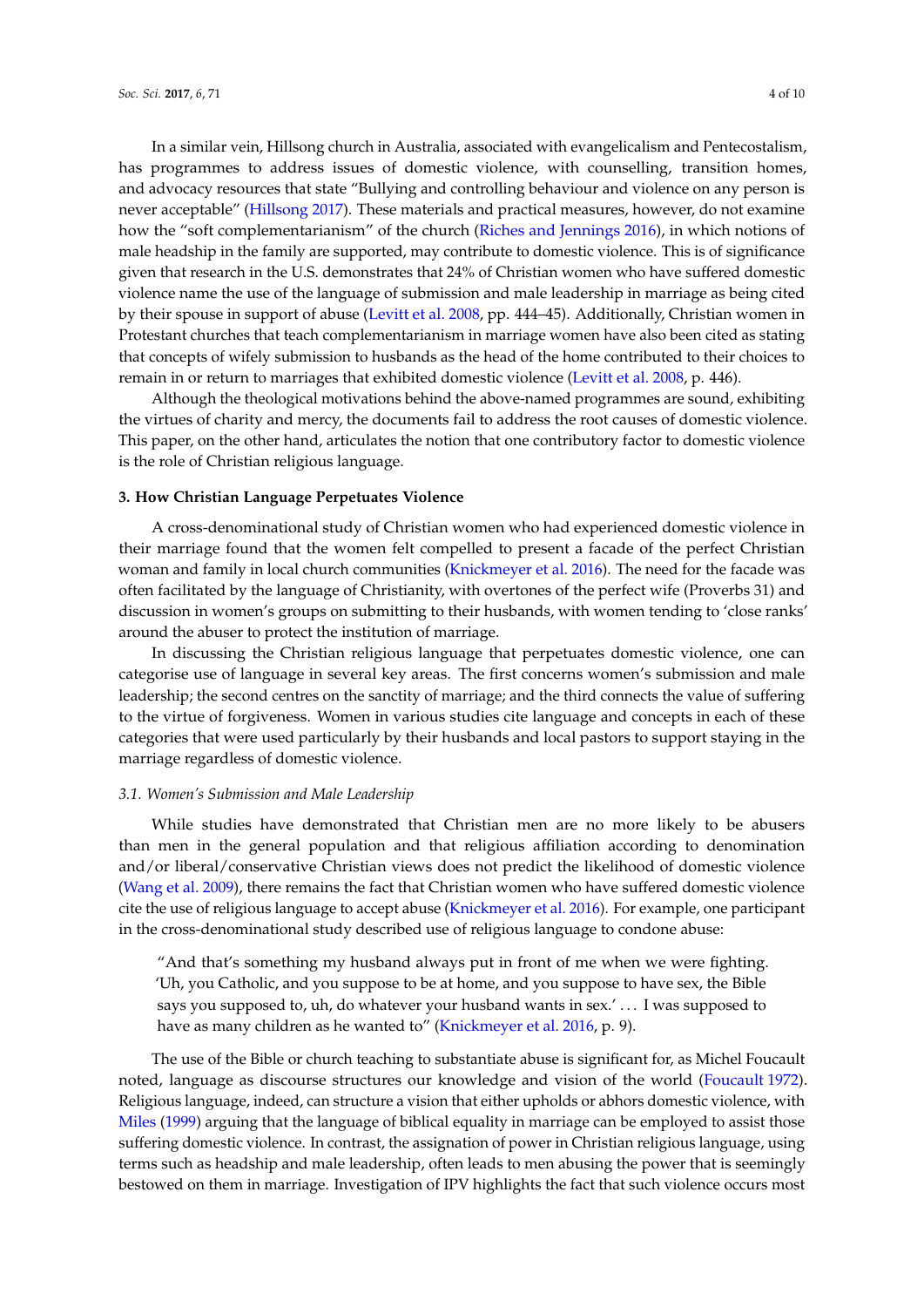frequently in families where there exists a male dominated imbalance of power [\(Levitt et al.](#page-10-13) [2008\)](#page-10-13). Even Christian churches that discuss a servanthood role of male leadership in marriage nevertheless reinforce a male dominated imbalance of power with the result that benevolent sexism is promoted [\(Levitt et al.](#page-10-13) [2008\)](#page-10-13). Indeed, a study of Christian male perpetrators of domestic violence suggests that the men themselves see masculinity and power as being interrelated [\(Wang et al.](#page-11-6) [2009\)](#page-11-6) language of submission and male leadership in marriage as being cited by their spouse in support of abuse [\(Knickmeyer et al.](#page-10-16) [2004\)](#page-10-16). Finally, these women also state that concepts of wifely submission to husbands as the head of the home contributed to their choices to remain in or return to marriages that exhibited domestic violence [\(Knickmeyer et al.](#page-10-16) [2004\)](#page-10-16).

#### *3.2. The Sanctity of Marriage*

In one survey of faith leaders, a predominant theme concerning IPV was the balancing of safety with the sanctity of marriage [\(Ware et al.](#page-11-7) [2003\)](#page-11-7). Many pastors, for example, cited the statement 'God hates divorce' to support the intervention and counselling that should occur within families that experience domestic violence rather than advocating separation or divorce [\(Ware et al.](#page-11-7) [2003\)](#page-11-7). Women in the cross-denominational study cited similar language, mentioning the sacredness of the contract of marriage before God as one reason why they initially chose to remain in abusive marriages [\(Knickmeyer et al.](#page-10-6) [2016\)](#page-10-6). Such religious language concerning marriage as a sacrament or a sacred bond has caused a tension for women and for the faith leaders to whom they turn to help. If marriage is seen as indissoluble, should the response to domestic violence avoid separation and divorce, for example? For many women, the choice to remain in abusive marriages was tied to religious belief concerning the sanctity of marriage as an institution to be preserved. Indeed, as [Levitt and Ware](#page-10-7) [\(2006\)](#page-10-7) have described, faith leaders themselves struggle to be aware of appropriate responses to domestic violence within the context of language that describes marriage as a sacred, unbreakable bond.

#### *3.3. The Value of Suffering and the Virtue of Forgiveness*

Christian religious language often presents the concept of mercy with the association of forgiveness as a virtue. For many Christian women who have suffered IPV, the language of forgiveness is pivotal to their response to domestic violence, especially to initial incidences of such violence [\(Wang et al.](#page-11-6) [2009\)](#page-11-6). For example, one woman who suffered domestic violence described the power of the language of forgiveness as such:

"Uh, I forgive him, because that's my religion. We forgive the husbands. We take it, you know, and you give chances to people . . . If God forgave us, we forgive them. That's how it is. We're taught that" [\(Wang et al.](#page-11-6) [2009,](#page-11-6) p. 9).

Describing the forgiveness of God in the language of forgiving others regardless of actions restructures experience. For Christian women in several studies the need to forgive shaped their acceptance of domestic violence with the requirement to give abusive spouses a second (or third, or fourth, and so on) chance. One study of evangelical Christian women in Canada and the U.S. found that although women's spiritual beliefs could enrich their recovery from abuse, for most of the women involved in the study, the spiritualisation of the problem by those who hold positions of authority in the church, with use of language that attributes power and transformation to forgiveness, meant that the abusive spouse was excused [\(Giesbrecht and Sevcik](#page-10-17) [2000\)](#page-10-17). The result in many cases was that the women themselves experienced blame for any lack of forgiveness. As one participant in the study described it:

"I felt like the Lord was saying to me 'don't feel sorry for yourself, you have to forgive this guy'...I went and apologised to him [my husband] for [him] being abusive to me" [\(Giesbrecht and Sevcik](#page-10-17) [2000\)](#page-10-17).

The language of redemptive suffering tied to Christian talk of forgiveness tends to encourage Christian women to return to or remain in abusive marriages [\(Brock and Parker](#page-10-18) [2001\)](#page-10-18).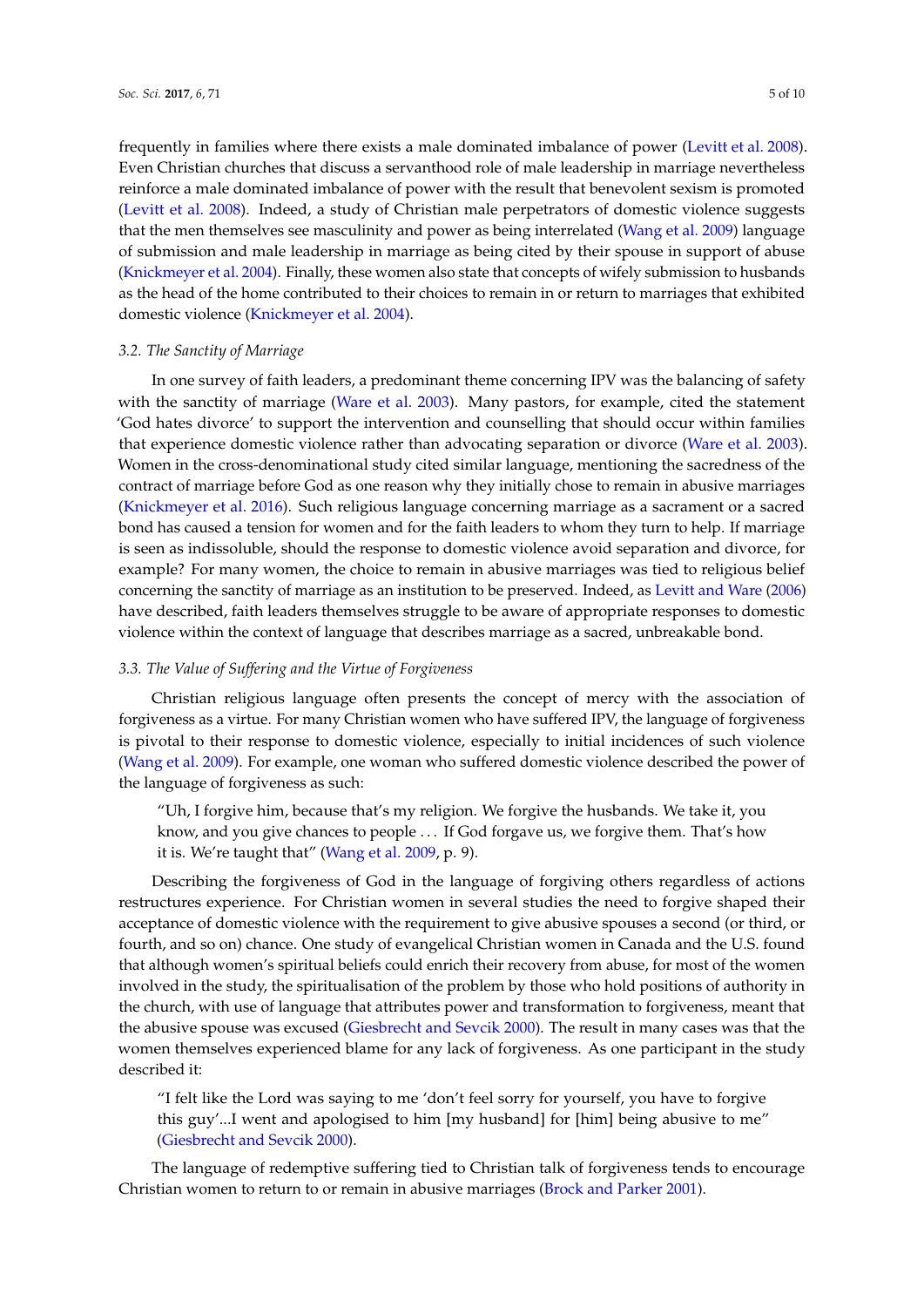# **4. How Religious Language Can Be Changed to Sever the Connection between Christian Language and Abuse**

[Knickmeyer et al.](#page-10-6) [\(2016\)](#page-10-6) describe how religious communities can help those who suffer or have suffered domestic violence while also working to prevent such violence. They suggest a multi-faceted approach including practical assistance. This paper, in turn, has focused on how religious language perpetuates domestic violence and can encourage women to remain in or return to abusive marriages. Thus, the suggestions of this paper, though exploratory, centre on changing the use of Christian language to foster biblical equality. Equality in Christ is an important concept in both Catholic and Protestant churches, with examples in Scripture, for example, Galatians 3:28 [\(Bodd](#page-10-9) [2013\)](#page-10-9).

The Anglican Church UK Archbishops' Council's document on domestic violence has called language that perpetuates domestic abuse a "harmful theology" that emphasises power and power structures [\(Anglican Church UK Archbishops' Council](#page-10-19) [2006\)](#page-10-19). The document instead describes God in language of respect for others alongside compassion for all, with a subversion of power, citing Christ's ministry as an example of such subversion of power and authority. Furthermore, the document denotes freedom as being central to the Christian doctrine; the language of freedom can thus be liberating when combined with the language of respect and dignity. The Christian church can speak of the respect due to each person made in the image of God, mirroring the respect and care shown for others by Christ, and the corresponding dignity with which each person should be treated. Freedom then, of necessity, requires freedom from abuse.

Christian language concerning the virtue of forgiveness and suffering can also reflect the discussion of the virtue of justice. Forgiveness does not require acceptance of the injustice of domestic violence, but demands that justice be served for those who suffer. Similarly, religious language concerning marriage and divorce can focus not only on the institution of marriage itself but on the individuals within the marriage. As a result, the institution of marriage will not be seen to be more sacred or worthy of respect than the individuals themselves, who should be treated with dignity and to whom justice is due (considering the justice due to the those who have suffered domestic violence).

Language shapes our understanding and experience. Changing Christian religious language to discuss respect, dignity, compassion, freedom, and justice (important tenets in the Christian faith) can provide a way of correcting religious language while encouraging discourse on these pivotal Christian beliefs. The use of language to reinforce dignity, freedom, and justice can then foster such concepts to be lived in practice in faith communities, to help those who have suffered domestic violence, and to sever the connection between Christian language, practice, and abuse. Practical measures, including training faith leaders in their understanding of IPV, are of paramount importance. Yet the changing of Christian language to reflect Christianity's commitment to justice, dignity, and compassion will also help prevent the cycle of domestic violence, for the change denotes theological correction:

"Theological correction requires critical awareness both of ideas which are being expressed and the context in which they are expressed. It must extend not only to sermons and formal teaching, but also to the use of hymns, symbols and metaphors, and the everyday actions which are informed by belief in God. It [theological correction] also calls for imagination and sensitivity in using potentially problematic language and doctrines..." [\(Anglican Church UK Archbishops' Council](#page-10-19) [2006,](#page-10-19) Appendix 1).

Theological correction of Christian religious language can be one important factor in preventing the perpetration of domestic violence. Correction of Christian religious language can focus on language in practice (in hymns, preaching, prayers, scripture translations, liturgy), language concerning suffering, and language that focuses on marriage and gender roles.

#### *4.1. Changing Christian Religious Language in Practice*

The literature overview above has pinpointed the role of religious language in perpetuating toleration or endurance of abuse. As philosopher Simone Weil stated, when we use language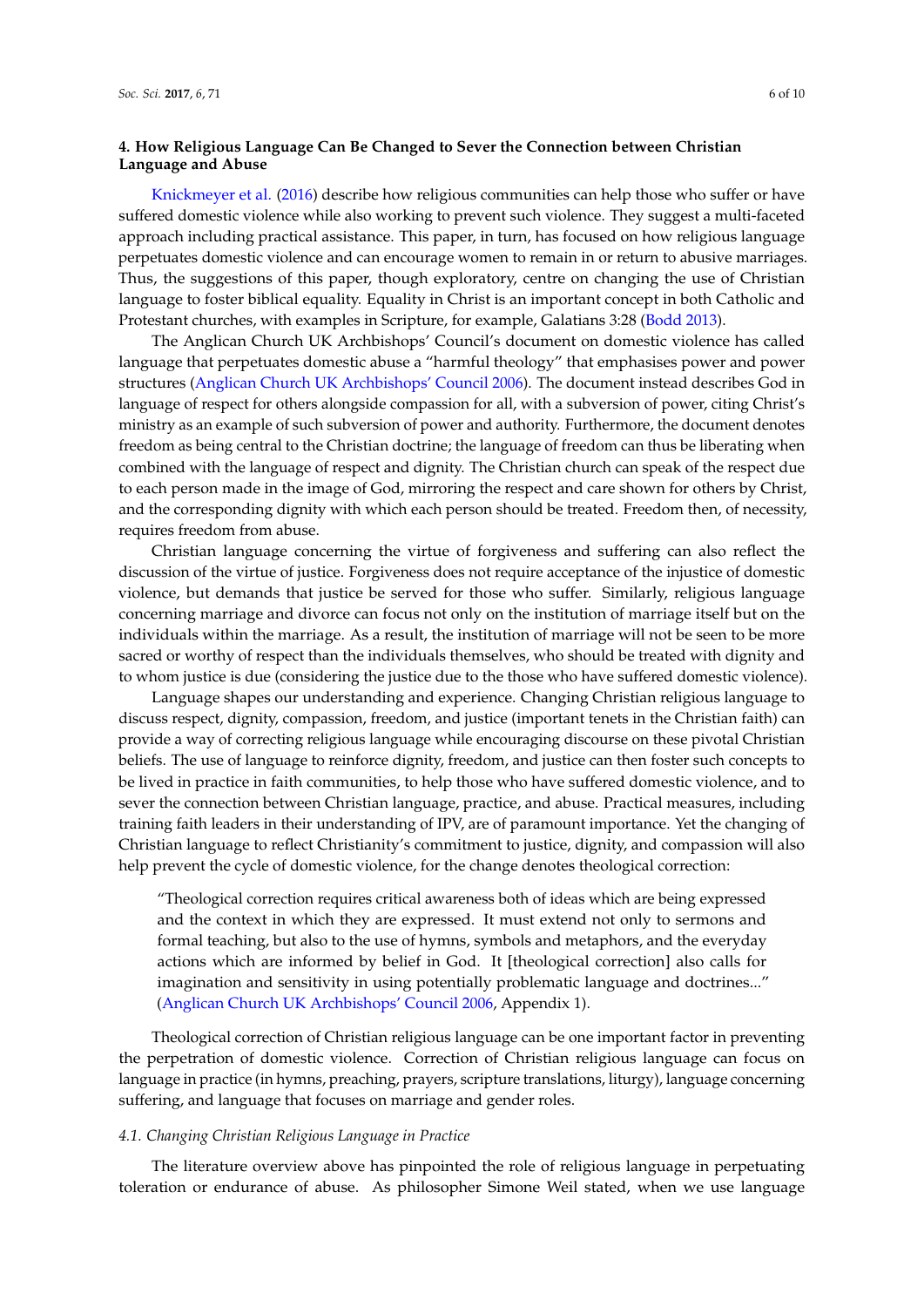to speak of God, we use language, with its limitations, that also fails to speak fully of God [\(Weil](#page-11-8) [1977\)](#page-11-8). When different denominations within the Christian church speak of marriage, gender roles, a loving or indeed a wrathful God, for example, the language used (in theology as an academic discipline, in church documents, in liturgies and prayers, in church groups and classes) reveals much of us as humans with our beliefs often rooted in social, cultural, and historical factors. This affects the interpretation of theological concepts [\(McFague](#page-10-20) [1982,](#page-10-20) p. 2). If, for example, I attribute violent or demanding power attitudes to God, or see the human-divine relationship as a model of domination and submission, the language used to describe God can perpetuate notions of 'righteous' violence, domination, and power structures in my everyday actions or understanding of daily events [\(McFague](#page-10-20) [1982,](#page-10-20) pp. 2–4). Rather, churches can reorder, rewrite, and translate some of the metaphorical language used in religious practice, including some examples of prayers or hymns used in worship, to illustrate more clearly the theological notions of dignity, equality, freedom, and justice. One such example is the Anglican collect (prayer) that highlights God's power as merciful rather than as wrathful: "God declares his almighty power chiefly in showing mercy and pity." This reinforces mercy within relationships in the place of headship, authority, and dominance.

An awareness of the effect of religious language will allow Christian truth to be portrayed and upheld with consideration of context and clarification. Religious language that can seem to encourage dominance, power, and submission can be corrected to demonstrate the love of Christ, whose "power is at the service of the weak and vulnerable, and stands in judgement on all abuse and violence" [\(Anglican Church UK Archbishops' Council](#page-10-19) [2006,](#page-10-19) p. 22). Examining and correcting religious language requires that the church, in both language and practice, act as a primary preventative factor in combating domestic violence.

#### *4.2. Changing Christian Religious Language Concerning Suffering*

Church leaders often encourage women to forgive their partners who have been abusers. This is rooted in a theology of forgiving as Christ has forgiven us and, indeed, is encouraged by some counsellors as part of a recovery from abuse process [\(Taylor\)](#page-11-9). However, intimate partner violence is one instance where forgiveness of abuse that happens while women remain in the relationship has been linked to toleration and continuation of abuse, aligned with safety concerns for women and children. First, intimate partner violence often involves the abusing spouse rationalising their abuse, many times with use of spiritual language. Forgiveness of the violence can fuel such rationalisations rather than acting to halt the abuse [\(Cavanagh et al.](#page-10-21) [2001,](#page-10-21) p. 696). Second, one contributory factor to intimate partner violence is the uneven balance of power in relationships. Forgiveness on the part of those women who have suffered abuse can reinforce inequality in relationships and can lead to the endurance of abuse without providing a solution to domestic violence [\(Lamb](#page-10-22) [2002\)](#page-10-22).

Many times, forgiveness is connected to notions of redemptive suffering, here defined as a theological concept that describes a value to suffering in recognition of God's redemption of individuals and the world, tied to the image of Christ as a suffering servant. As philosopher and Episcopalian priest Marilyn McCord Adams noted, in redemptive suffering lies the idea that value exists in the suffering of the victim; value to God, to the abuser, and to the victim [\(Adams](#page-10-23) [1986\)](#page-10-23). However, as Adams wrote, redemptive suffering cannot be prescribed for those who suffer. The danger in offering or prescribing redemptive suffering as a solution to women who are abused lies in physical, emotional, and mental harm, for both the woman and her children, without a guarantee that the suffering will offer an answer to the problem of evil. Furthermore, the language of forgiveness and redemptive suffering tends be offered, in the response of the church to domestic violence, as a one-sided solution to the victim and not the perpetrator, and is often used as a preventative to 'breaking up a marriage'. To preach forgiveness without justice, however, is to imply that forgiveness is a theologically isolated event. Changing religious language concerning suffering and forgiveness to emphasise the role of the cardinal virtue of justice, a virtue already of significance in Christianity, can stress forgiveness that is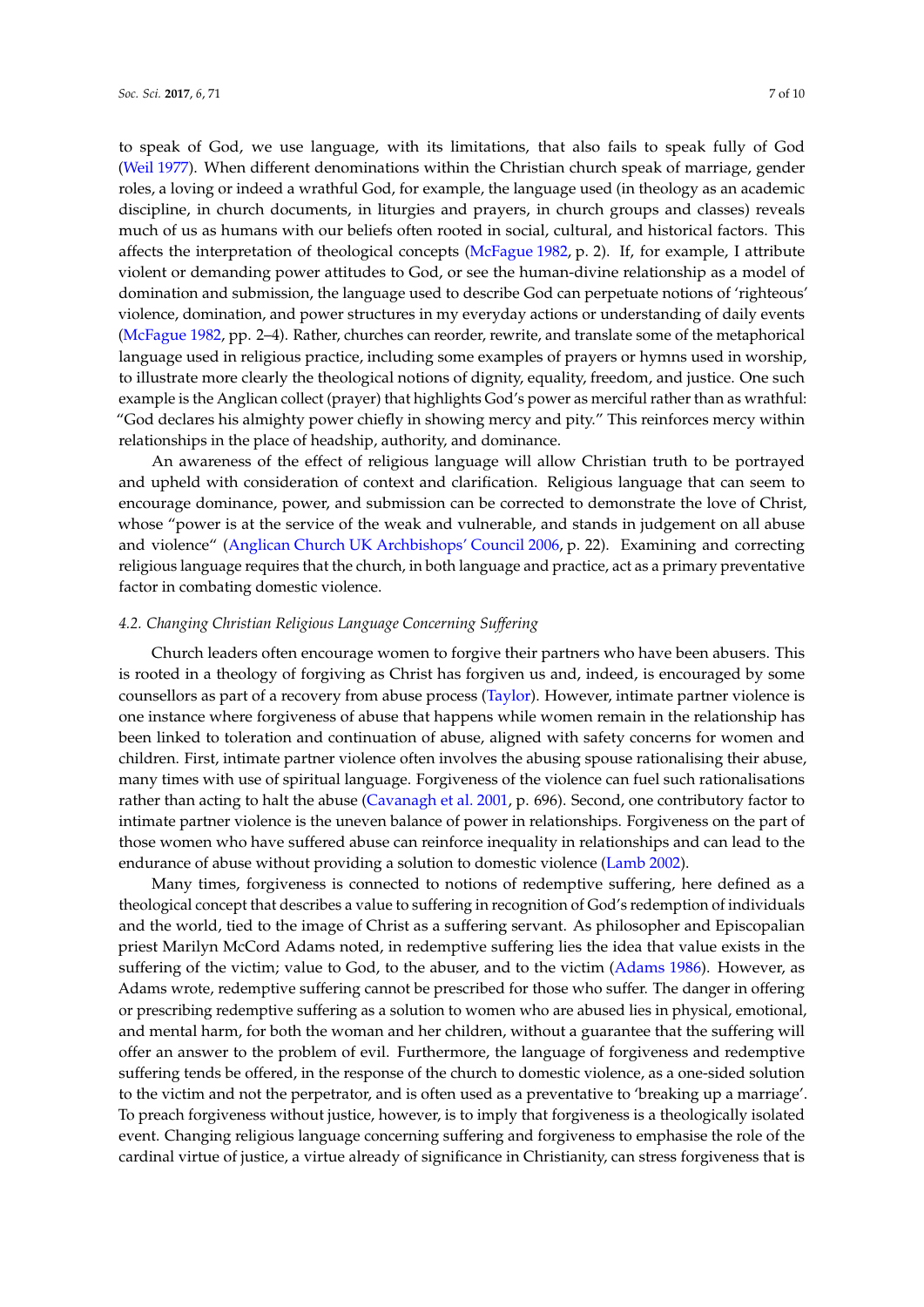not coerced nor requires acceptance of the injustice of domestic violence. Instead, religious language in preaching and counselling, for example, can demand that justice be served for those who suffer.

#### *4.3. Changing Christian Religious Language Concerning Marriage*

Christian egalitarianism has been described as a theological position that holds that all people are equal before God, and therefore have equal responsibility to serve God in roles and ministries without regard for gender, race, or class [\(Bodd](#page-10-9) [2013\)](#page-10-9). Therefore, in marriage, and within the church hierarchy, an egalitarian position would be exemplified by shared authority and responsibilities with shared roles for both men and women. This contrasts with the complementarian view that teaches equality of men and women before God within an understanding of male-female differences so that different roles are "ascribed to men and women" in both church communities and family structures [\(Bodd](#page-10-9) [2013,](#page-10-9) p. 15). The relationship of each position to the prevalence and endurance of domestic violence has been noted by [\(Miles](#page-10-15) [1999,](#page-10-15) pp. 32–35) who argues that even a soft complementarianism supports an imbalance of power in marriage that can lead to abuse. The language of biblical equality in marriage can be employed to assist those suffering domestic violence, in changing understandings of marriage and male-female roles of authority.

Research underlines the contributory role of language such as male headship and wifely submission in the responses of Christian men who have perpetrated abuse, echoed in the statements of Christian women who have endured such abuse [\(Knickmeyer et al.](#page-10-16) [2004,](#page-10-16) pp. 54–82). This represents the relationship between the language of complementarianism and the prevalence and endurance of domestic violence. Instead, the application of egalitarian and inclusive language in Christian churches, especially when speaking of marriage and the family, can act in the promotion of equality, and in the primary prevention of domestic violence. The interpretation in biblical exegesis of inclusive language can illuminate scriptural teaching that would promote the "pattern of Christ" so that "patterns of domination and submission" will be "transformed in the mutuality of love, faithful care, and sharing of burdens [\(Anglican Church UK Archbishops' Council](#page-10-19) [2006,](#page-10-19) p. 19).

#### **5. Conclusions**

Domestic violence in Christian families is exacerbated with the use of Christian religious language that signifies a toleration of imbalance of power and abuse. Such language can be cross-denominational and occur in both religious practice and discussion. An overview of literature concerning domestic violence in Christian families illustrates the role of religious language concerning marriage, women's roles, and forgiveness in perpetuating and tolerating abuse, often regardless of religious affiliation or denomination. Correction of such language, in religious practice, preaching, and biblical interpretation, is a monumental and lengthy task that begins, as this paper has noted, with increasing an awareness of the problem of harmful religious language. Indeed, Christian churches, in building a response to domestic violence, should examine the role of religious language in practice, in church structures, in liturgy, and in programmes concerning marriage and counselling. Such examination, coupled with a reworking of language to represent egalitarianism in Christian churches, is supported by scripture, by the example of Christ's ministry, and by the cardinal virtues extolled by Christianity. The correction of language that attributes power to male partners in marriage and an overview of the teaching of forgiveness, so that forgiving can be linked to justice and dignity, requires Christian churches to work towards the primary prevention of domestic abuse. The role of Christian language as one contributory factor in domestic violence can be identified and rectified, to sever the connection between religious language and abuse.

**Conflicts of Interest:** The author declares no conflict of interest.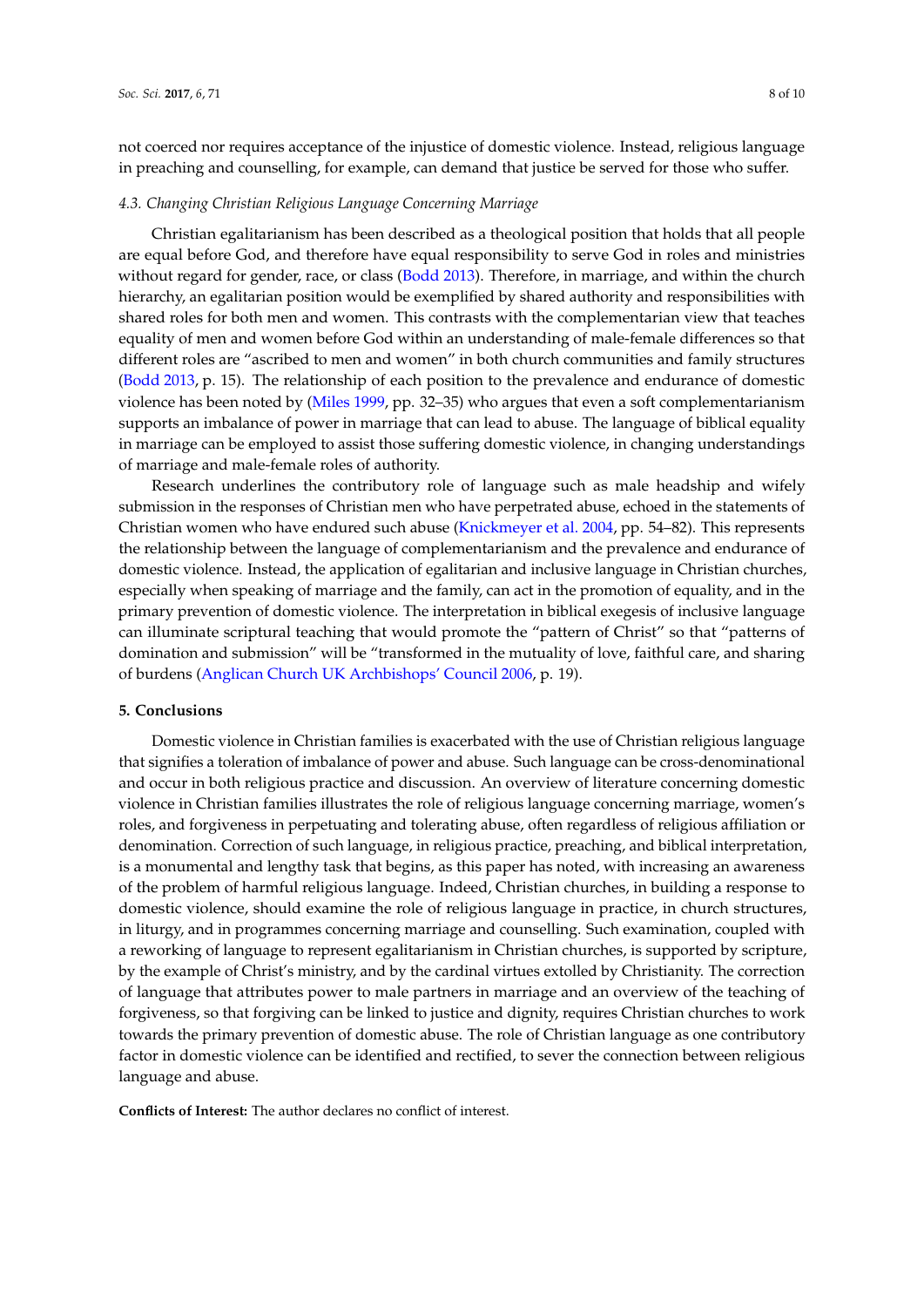#### **References**

- <span id="page-10-23"></span>Adams, Marilyn McCord. 1986. Redemptive Suffering: A Christian solution to the problem of evil. In *Rationality, Religious Belief and Moral Commitment: New essays in the Philosophy of Religion*. Edited by Robert Audi and William J. Wainwright. Ithaca: Cornell University.
- <span id="page-10-19"></span>Anglican Church UK Archbishops' Council. 2006. *Responding to Domestic Abuse: Guidelines for Those with Pastoral Responsibilities*. Canterbury: Anglican Church.
- <span id="page-10-0"></span>Australian Bureau of Statistics. 2006. *2005 Personal Safety Survey*. Canberra: ABS.
- <span id="page-10-18"></span><span id="page-10-9"></span>Bodd, Ree. 2013. *Nudging Anglican parishes to Prevent Violence against Women*. Victoria: Anglican Diocese of Melbourne.
- Brock, Rita Nakashima, and Rebecca Ann Parker. 2001. *Proverbs of Ashes: Violence, Redemptive Suffering, and the Search for What Saves Us*. Boston: Beacon Press.
- <span id="page-10-1"></span>Buxton, Rod. 2000. Domestic Violence in the Church: There Is an Elephant in the Sanctuary and No-One Is Talking about It. *Didaskalia* 12: 51–75.
- <span id="page-10-10"></span>Catholic Bishops' Council of Victoria. Domestic Violence: Committing to Prevention and Response. Available online: <http://www.css.org.au/Domestic-Violence> (accessed 20 April 2017).
- <span id="page-10-21"></span>Cavanagh, Kate, R. Emerson Dobash, Russell P. Dobash, and Ruth Lewis. 2001. Remedial work: Men's strategic responses to their violence against intimate female partners. *Sociology* 35: 695–714. [\[CrossRef\]](http://dx.doi.org/10.1177/S0038038501000359)
- <span id="page-10-8"></span>Commonwealth of Australia. 2017. Commonwealth of Australia. Royal Commission into Institutional Responses to Child Abuse Public Hearing into Catholic Church Authorities Introduction: Structure, Governance and Culture. Available online: [http://www.childabuseroyalcommission.gov.au/documents/case-studies/cs50/](http://www.childabuseroyalcommission.gov.au/documents/case-studies/cs50/20170125-cs50-introduction-2-structure-governance) [20170125-cs50-introduction-2-structure-governance](http://www.childabuseroyalcommission.gov.au/documents/case-studies/cs50/20170125-cs50-introduction-2-structure-governance) (accessed on 5 May 2017).
- <span id="page-10-3"></span>Fortune, M., S. Abugidieri, and M. Dratch. 2010. A Commentary on Religion and Domestic Violence. In *Domestic Violence: Intersectionality and Culturally Competent Practice*. Edited by Lettie Lockhart and Fran Danis. New York: Columbia University Press.
- <span id="page-10-14"></span>Foucault, Michel. 1972. *The Archaeology of Knowledge*. Translated by Alan M. Sheridan Smith. New York: Harper & Row.
- <span id="page-10-17"></span>Giesbrecht, Norman, and Irene Sevcik. 2000. The Process of Recovering and Rebuilding among Abused Women in the Conservative and Evangelical Subculture. *Journal of Family Violence* 15: 229–48. [\[CrossRef\]](http://dx.doi.org/10.1023/A:1007549401830)
- <span id="page-10-11"></span>Hillsong. 2017. City Programs, Advocacy. Available online: <http://hillsong.com/citycare/#programs> (accessed on 20 April 2017).
- <span id="page-10-5"></span>Kelmendi, Kaltrina. 2013. Violence against Women: Methodological and ethical issues. *Psychology* 4: 559–65. [\[CrossRef\]](http://dx.doi.org/10.4236/psych.2013.47080)
- <span id="page-10-16"></span>Knickmeyer, Nicole, Heidi M. Levitt, Sharon G. Horne, and Gary Bayer. 2004. Responding to mixed messages and double binds: Religious oriented coping strategies of Christian battered women. *Journal of Religion and Abuse* 5: 55–82. [\[CrossRef\]](http://dx.doi.org/10.1300/J154v05n02_03)
- <span id="page-10-6"></span>Knickmeyer, Nicole, Heidi Levitt, and Sharon G. Horne. 2016. Putting on Sunday Best: The silencing of battered women within Christian faith communities. *Feminism and Psychology* 20: 94–113. [\[CrossRef\]](http://dx.doi.org/10.1177/0959353509347470)
- <span id="page-10-22"></span>Lamb, Sharon. 2002. Women, abuse, and forgiveness: A special case. In *Before Forgiving: Cautionary Views of Forgiveness in Psychotherapy*. Edited by Jeffrie G. Murphy and Sharon Lamb. London: Oxford University Press.
- <span id="page-10-13"></span>Levitt, Heidi M., Rebecca Todd Swanger, and Jenny B. Butler. 2008. Male Perpetrators' Perspectives on Intimate Partner Violence, Religion, and Masculinity. *Sex Roles* 58: 435. [\[CrossRef\]](http://dx.doi.org/10.1007/s11199-007-9349-3)
- <span id="page-10-7"></span>Levitt, Heidi M., and Kimberly Ware. 2006. Anything with Two Heads is a Monster: Religious leaders' perspectives on marriage equality and domestic violence. *Violence against Women* 12: 1169–90. [\[CrossRef\]](http://dx.doi.org/10.1177/1077801206293546) [\[PubMed\]](http://www.ncbi.nlm.nih.gov/pubmed/17090692)
- <span id="page-10-20"></span><span id="page-10-2"></span>McFague, Sallie. 1982. *Metaphorical Theology: Models of God in Religious Language*. Philadelphia: Fortress.
- McMullin, Steve, Nancy Nason-Clark, Barbara Fisher-Townsend, and Cathy Holtmann. 2012. When Violence Hits the Religious Home: Raising awareness about domestic violence in seminaries and among religious leaders. *Journal of Pastoral Care and Counselling* 69: 113–24. [\[CrossRef\]](http://dx.doi.org/10.1177/1542305015586776) [\[PubMed\]](http://www.ncbi.nlm.nih.gov/pubmed/26227940)
- <span id="page-10-15"></span>Miles, Al. 1999. When Faith is used to justify abuse. *American Journal of Nursing* 99: 32–35. [\[CrossRef\]](http://dx.doi.org/10.2307/3472268) [\[PubMed\]](http://www.ncbi.nlm.nih.gov/pubmed/10333797)
- <span id="page-10-4"></span>Nason-Clark, Nancy. 2009. Christianity and the experience of domestic violence: What does faith have to do with it. *Social Work & Christianity* 36: 379–93.
- <span id="page-10-12"></span>Riches, Tanya, and Mark Jennings. 2016. Explainer: Why some Christian churches teach that women are separate but equal. *The Conversation*, December 22. Available online: [https://theconversation.com/explainer-why](https://theconversation.com/explainer-why-some-churches-teach-that-women-are-separate-but-equal-64305)[some-churches-teach-that-women-are-separate-but-equal-64305](https://theconversation.com/explainer-why-some-churches-teach-that-women-are-separate-but-equal-64305) (accessed on 20 April 2017).